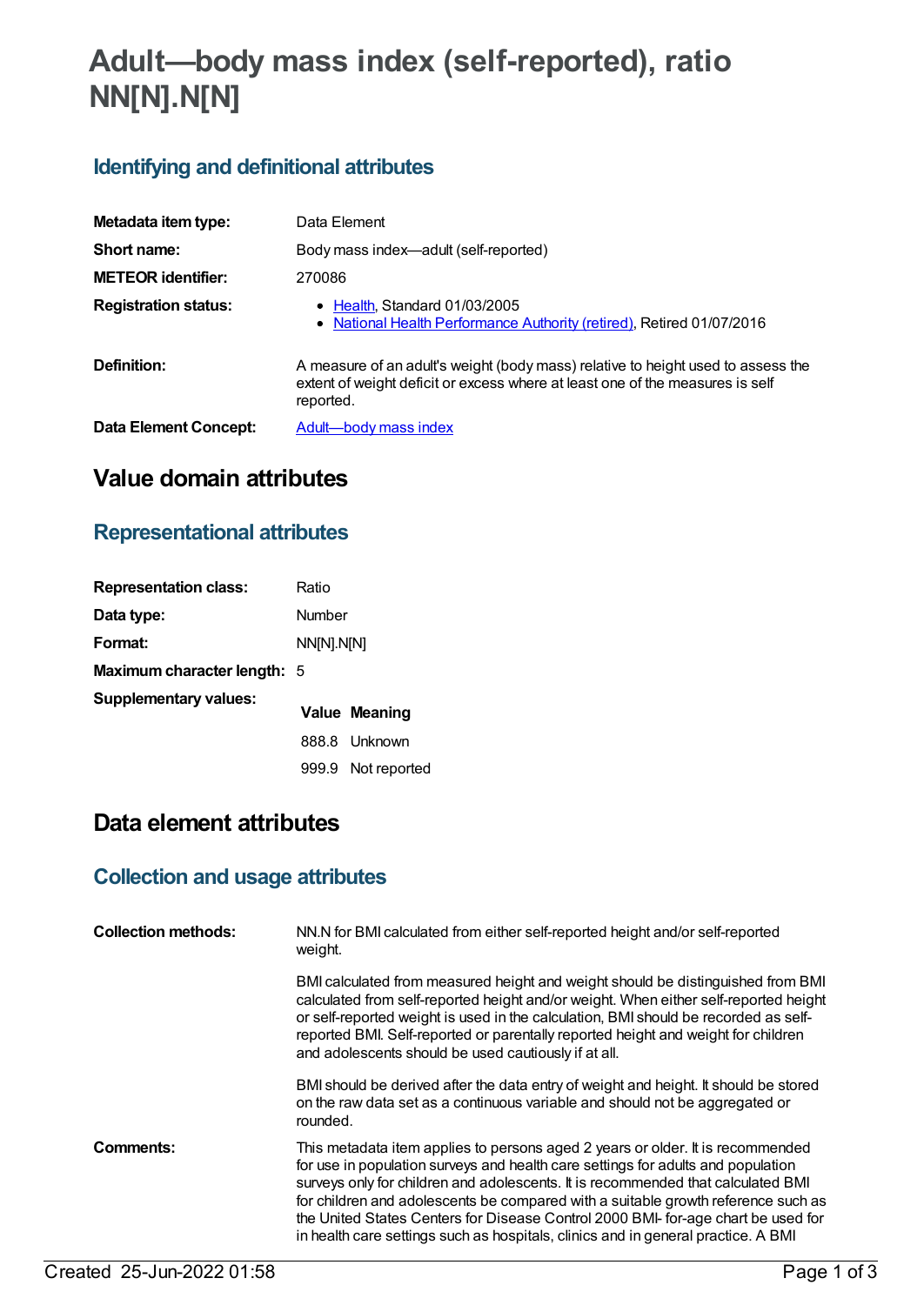greater than the 85th percentile would be classified as overweight, while a BMI greater than the 95th percentile would be classified as obese. These percentiles are arbitrary and do not relate to morbidity as the BMI cut-points do in adults.

BMI is relatively easy to determine, and has been validated against more direct measures of adiposity such as Magnetic Resonance Imaging and Dual X-ray Absorptiometry.

BMI is a low cost technique, with low respondent and investigator burden. In addition, it offers low inter-observer and intra-observer error, therefore offering good reliability.

Overweight and obesity, as defined by the World Health Organisation (WHO) for the interpretation of BMI(WHO 2000), are exceedingly common in Australia and their prevalence is increasing.

It is recommended that in population surveys, sociodemographic data including ethnicity should be collected, as well as other risk factors including physiological status (e.g. pregnancy), physical activity, smoking and alcohol consumption. Summary statistics may need to be adjusted for these variables.

National health metadata items currently exist for sex, date of birth, country of birth, Indigenous status and smoking. Metadata items are being developed for physical activity.

Presentation of data:

Means, 95% confidence intervals, medians and centiles should be reported to one decimal place. Where the sample permits, population estimates should be presented by sex and 5-year age groups. Estimates based on sample surveys may need to take into account sampling weights.

For consistency with conventional practice, and for current comparability with international data sets, recommended centiles are 5, 10, 15, 25, 50, 75, 85, 90 and 95. To estimate the 5th and 95th centiles a sample size of at least 200 is recommended for each group for which the centiles are being specified.

Body mass index can be calculated from measured height and weight, or selfreported height and weight, however for children and adolescents, self-reported or parentally reported data should be used cautiously if at all.

For adults, body mass index tends to be underestimated when based on selfreported, rather than measured, height and weight. This is due to the fact that, on average, height tends to be overestimated and weight tends to be underestimated when self-reported by respondents.

There are many individuals for whom BMI is an inappropriate measure of body fatness. These are individuals whose high body mass is due to excess muscle rather than fat (e.g. body builders or others in whom the level of physical activity promotes an increase in muscle mass); or in those with osteoporosis who will have a lower than usual BMI; or those who have a different body build (e.g. individuals with unusually long or short legs or a different body fat distribution) (WHO Expert Committee 1995).

This is particularly important when assessing individuals but should also be taken into account in interpreting data from populations in which there are sub-groups with genetic or environmental differences in body build, composition, skeletal proportions or body fat distribution. As such, both BMI and a measure of fat distribution (waist circumference or waist: hip ratio) are important in calculating the risk of obesity comorbidities.

Epidemiological research shows that there is a strong association between BMI and health risk. Excess adipose tissue in adults is associated with excess morbidity and mortality from conditions such as hypertension, unfavourable blood lipid concentrations, diabetes mellitus, coronary heart disease, some cancers, gall bladder disease, and osteoarthritis. It may also lead to social and economic disadvantage as well as psychosocial problems. It is a major public health issue in most industrialised societies.

Thinness (low BMI) is also an indicator of health risk, often being associated with general illness, anorexia, cigarette smoking, drug addiction and alcoholism. Low